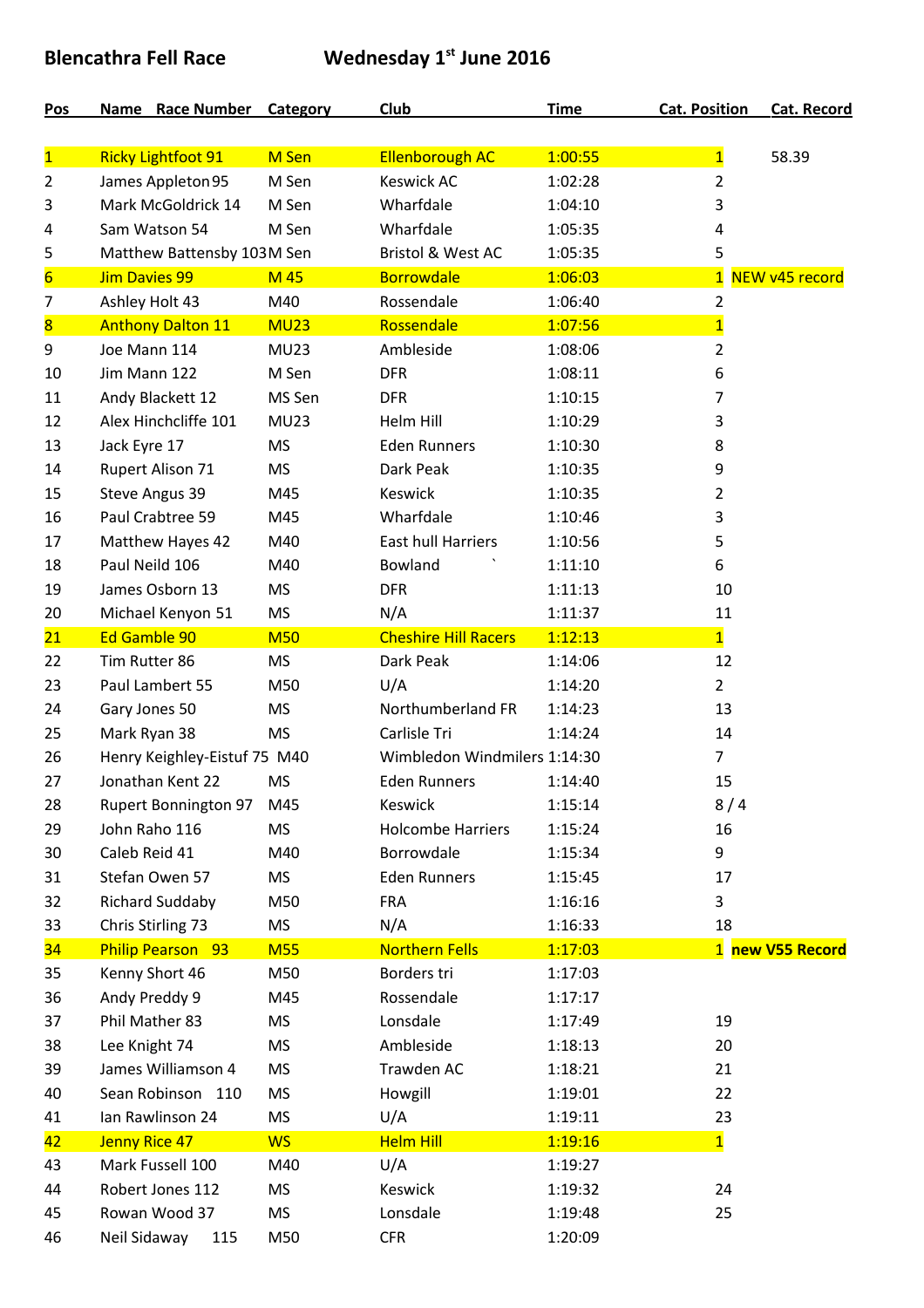| 47  | Ashley Wills 107           | M40         | U/A                          | 1:20:12 |                      |
|-----|----------------------------|-------------|------------------------------|---------|----------------------|
| 48  | Sean Ruane 1               | M45         | Eden                         | 1:20:36 |                      |
| 49  | Roy Gibson 68              | M55         | Kendal                       | 1:20:36 | $\overline{2}$       |
| 50. | Eddie Fletcher 108         | <b>MS</b>   | Keswick                      | 1:20:32 | 26                   |
| 51. | Steve Bennett 31           | M50         | U/A                          | 1:20:45 |                      |
| 52. | John Beetham 70            | M40         | Keswick                      | 1:20:55 |                      |
| 53. | David Griffin 58           | M55         | Dallam                       | 1:21:09 | 3                    |
| 54. | <b>Robert Mortimore 23</b> | <b>MS</b>   | Helm Hill                    | 1:21:27 | 27                   |
| 55. | Paul Hodgson 30            | <b>MS</b>   | <b>DFR</b>                   | 1:21:48 | 28                   |
| 56. | Adam Dickie 33             | MS          | <b>Dumfries RC</b>           | 1:22:08 | 29                   |
| 57. | Tim Wiggins 40             | <b>MS</b>   | <b>DFR</b>                   | 1:22:11 | 30                   |
| 58. | Thomas Bentley 61          | MS          | <b>Allan Valley Striders</b> | 1:22:16 | 31                   |
| 59. | Keith Wood 76              | M50         | <b>Saltwell Harriers</b>     | 1:22:32 |                      |
| 60. | lan Horne 69               | M50         | Eden                         | 1:23:04 |                      |
| 61. | Philip Green               | M45         | Northumberland               | 1:23:12 |                      |
| 62. | <b>Karen Robertson</b>     | <b>W45</b>  | Northumberland               | 1:23:20 | 1 / 2 New W45 record |
| 63. | Nick Jeff 3                | M45         | Buxton                       | 1:23:37 |                      |
| 64. | Tony Holland 18            | M50         | Coniston                     | 1:24:01 |                      |
| 65. | <b>Brian Thompson 26</b>   | <b>M60</b>  | <b>Helm Hill</b>             | 1:24:03 | 1 New V60 record     |
|     |                            |             |                              |         |                      |
| 66. | Paul Scully 48             | <b>MS</b>   | Helm Hill                    | 1:24:20 | 32                   |
| 67. | David Wilson 123           | <b>MU23</b> | U/A                          | 1:24:51 | 4                    |
| 68. | Simon Mortlock 62          | M50         | <b>Dumfries RC</b>           | 1:24:59 |                      |
| 69. | Jeff Powell-Davies 72      | <b>MS</b>   | Eden                         | 1:25:07 | 33                   |
| 70: | Justin Busby 87            | M45         | N/A                          | 1:25:13 |                      |
| 71. | Damien Kimmins 121         | M40         | N/A                          | 1:25:35 |                      |
| 72. | Alison Matthews 45         | WS          | <b>Darlington Harriers</b>   | 1:25:38 | $\mathbf{3}$         |
| 73. | David White 27             | M45         | Helm Hill                    | 1:25:46 |                      |
| 74. | Michael Toman 5            | M50         | <b>Rossendale Harriers</b>   | 1:26:07 |                      |
| 75. | Paul Duffy 25              | M45         | Licky Hills AC               | 1:26:15 |                      |
| 76. | David Howerth 117          | <b>MS</b>   | U/A                          | 1:26:34 | 34                   |
| 77. | Paul Wilson 36             | M40         | Northern Fells               | 1:27:00 |                      |
| 78. | Ellie Maddocks 82          | WS          | Lonsdale                     | 1:27:16 | 4                    |
| 79. | Jacob Tonkin 109           | <b>MU23</b> | <b>Keswick AC</b>            | 1:27:50 | 5                    |
| 80. | Paul Hudson 6              | M45         | N/A                          | 1:28:20 |                      |
| 81. | Chris Curtin 77            | M50         | Northern Fell Runners        | 1:28:22 |                      |
| 82. | Tom Partington 94          | <b>MU23</b> | <b>Keswick AC</b>            | 1:28:23 | 6                    |
| 83. | Craig Dring 104            | M50         | <b>Keswick AC</b>            | 1:28:44 |                      |
| 84. | Rigby Jerram 124           | M50         | Kendal                       | 1:28:53 |                      |
| 85  | Tim Miller 119             | M50         | Ambleside AC                 | 1:29:05 |                      |
| 86. | Les Hill 66                | M55         | <b>Dumfries RC</b>           | 1:29:05 |                      |
| 87. | Ursula Moore 96            | WS          | <b>Heaton Harriers</b>       | 1:29:15 | 5                    |
| 88. | Simon Hodgson 105          | MS          | U/A                          | 1:30:06 | 35                   |
| 89. | Gary Lane 80               | M45         | N/A                          | 1:30:13 |                      |
| 90. | lan Hall 49                | M45         | U/A                          | 1:30:16 |                      |
| 91. | Michael Keavney 56         | M50         | Swaledale                    | 1:30:20 |                      |
| 92. | David Bainbridge 111       | MS          | U/A                          | 1:30:23 | 36                   |
| 93  | John Skelton 113           | M40         | U/A                          | 1:30:57 |                      |
| 94. | Stephen Hartley 85         | M50         | <b>Eden Runners</b>          | 1:31:11 |                      |
| 95. | Neil Towers 29             | MS          | <b>Chippenham Harriers</b>   | 1:32:03 | 37                   |
|     |                            |             |                              |         |                      |